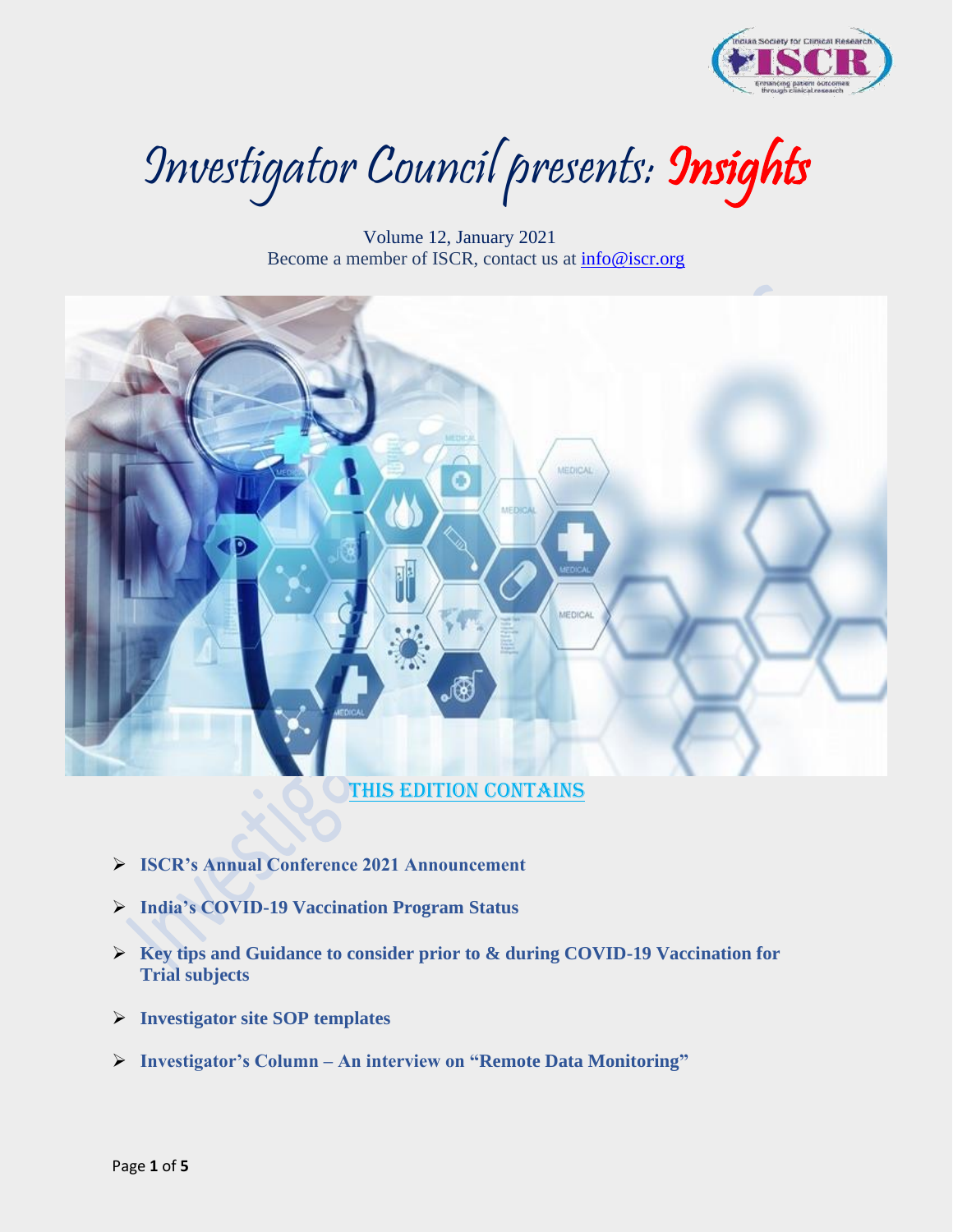

# ISCR's Annual Conference 2021Announcement

ISCR has announced its' fully virtual annual conference to be held from 19 to 20 March 2021 with a theme of **"Clinical Research – Transforming Lives: 2021 and Beyond",** preceding the main conference will be the pre-conference workshop from 12-13 March 2021**.** This conference will cover a variety of very relevant topics relating to the remote conduct and management of Clinical Trials including sessions on experience of investigator in the conduct of clinical trials during the pandemic, apart from other interesting topics. For more details regarding the conference, please visit:<https://www.iscr.org/iscr-conference-2021/>

# IndIa's COVId-19 Vaccination Program Status

As we are all aware, India started a country wide COVID-19 vaccination program effective Jan 2021 with primary focus and prioritization given to the healthcare and frontline workforce. Till date (as on 17 Feb 2021) India has achieved a total vaccination count of 88,99,230. Most current updates and status can be obtained from<https://www.mohfw.gov.in/>

# Key tips and Guidance to consider prior to & during COVID-19 Vaccination for Trial subjects

As India has already stepped into the COVID-19 vaccination program across the country, the time is not far away when the common public will be undergoing vaccination based on defined priority in the country. Hence, there are a few tips to keep in mind when dealing with Clinical Trial patients at your hospital:

- Check protocol inclusion/exclusion criteria w.r.t vaccination or any additional memo or instructions from your Trial Sponsor or CRO.
- Enquire with patient about COVID-19 vaccination history or plans to get vaccinated.
- Investigator to evaluate risk-benefit assessment of COVID-19 vaccination based on trial subject's medical history and clinical condition.
- Reach out to your site CRA and Medical Monitor for any questions or guidance on vaccination.
- Document the vaccination details in subject source notes
- Closely monitor patient if vaccinated during the study
- Assess and record adverse events if any
- Follow CRF completion guidelines to capture the vaccine details in CRF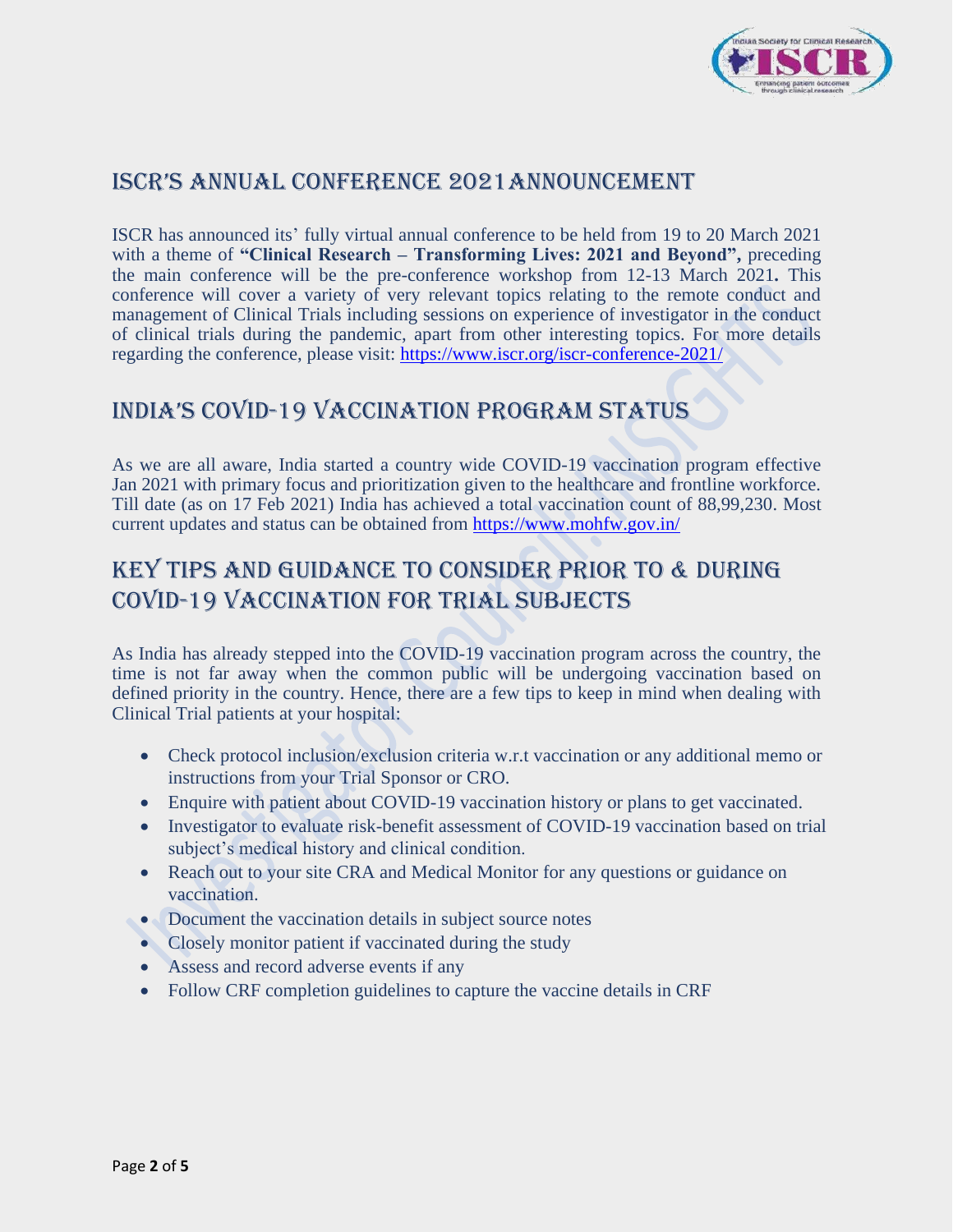

# INVESTIGATOR SITE SOP TEMPLATES

### **Purpose of this Initiative:**

- As we move towards an era of highly controlled Clinical Trial management, standardized methodology of conducting trials at Investigator sites is a key expectation from Indian Regulators. We at ISCR would like to support them by providing templates for preparation of SOPs which can be adapted as per site's need.
- These SOP templates have been carefully prepared by a wide range of Industry Experts including investigators and auditors to ascertain alignment with regulations governing clinical research in India.
	- o Preparation, maintenance, and review of SOPs.
	- o Audio Visual recording of Informed Consent.
	- o Informed Consent Process.
	- o Source Documentation at site.
	- o Safety reporting & management by site.
	- o Site Communications (EC, Sponsor & Regulatory).
	- o Training of Clinical Study Staff.
	- o Archival of completed studies.
	- o SOP on subject compensation.

Please contact us at [info@iscr.org](mailto:info@iscr.org) for more information or to request for these SOP templates and to provide feedback on the templates.

## InVestIgatOR's Column: An Interview on "Remote Data MONITORING"

Here we present excerpts from an interview conducted with Dr. Faraz Farishta, a renowned Endocrinologist and Director of Operations at FS Endocrinology & Diabetic Center and Consultant Thumbay Hospital, Hyderabad.

**Topic of the interview:** Remote Data Monitoring

**Q1. In how many clinical trials have you experienced remote data monitoring at your site? Response from Dr. Farishta:** We had multiple Industry sponsored and academic Clinical Trials for which we had RDM during the pandemic.

### **Q2. What is your overall perception about RDM?**

**Response from Dr. Farishta:** COVID-19 pandemic brought about a drastic shift and adoption of remote monitoring in Clinical Trials. It was then the most vital & only method to connect the site with the sponsor, and CRO ensuring adequate oversight and management of the trials in this phase with an intent to minimize impact to patients. Sites have been traditionally using paper-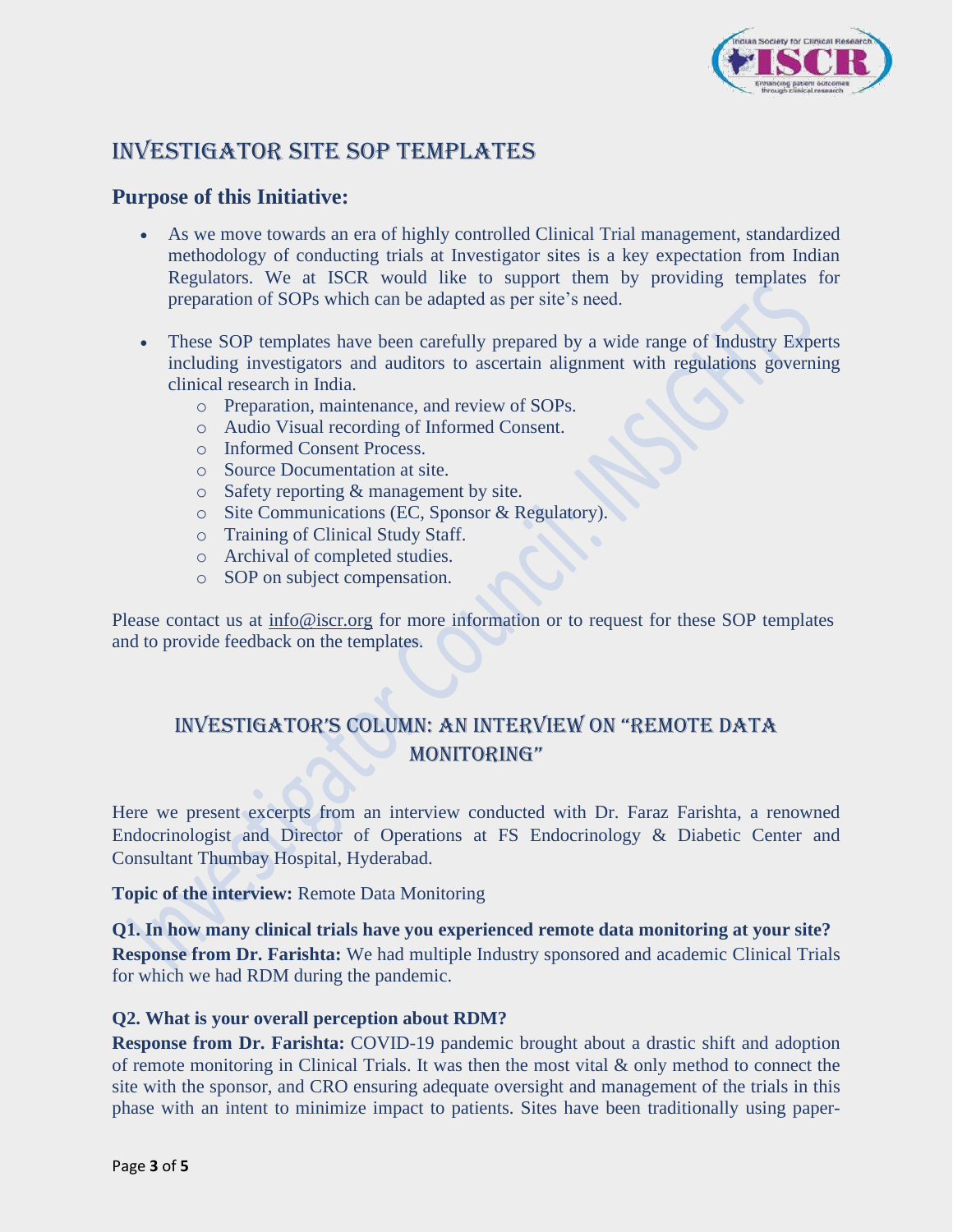

based method and the pandemic brought about a cultural change & increase in dependency on digital methods & platform creating a paradigm shift in patient care & management which reduced lengthy work flow that could be managed with few clicks. By building digital network, Sponsor and Site started working efficiently which wasn't earlier in consideration or methodology to walk this path of working style with the following benefits:

- a. Improved Utility and Convenience
- b. Improved Efficiency: Adequate use of resources and time where we have been able to do at least 2 RDM per day which was never possible in person and would require days to finish the same.
- c. Physical distancing
- d. Access to needed and specific source document from anywhere by digital connect, Sponsor and Site can access document from anywhere and at any time.
- e. Adequate & channelized communication between Site and Sponsor technologies that enable remote monitoring also streamlined communication like email documentation, notifications, in-app notification which has inbuilt reminders and alerts, ensuring improved efficiency.
- f. Global tracking of study progress when trials are transformed from paper to electronic, Site and Study progress can be captured on a real time basis; thereby improving visibility and data quality
- g. E-Signature acceptance increased acceptance of electronically signed documentation decreasing processing time of Site File related documentation.

#### **Q3. Do you think it can replace on-site monitoring?**

**Response from Dr. Farishta:** Both Onsite Monitoring and Remote Data Monitoring come with their own set of pros and cons. It is not possible to have one replace the other as they both would work in a complimentary manner.

#### **a. Cons of On-site Monitoring:**

- Expensive process
- Time consuming
- Rigidity around adopting newer methods and technology
- Could create issues with availability of dedicated space for monitors if multiple visits need to be accommodated.

#### **b. Cons of RDM:**

- Is not accessible for everyone unless EMR is adopted across sites
- Patients and doctors' skepticism with this approach due to risk of accidental breach of patient confidentiality (if the documents are not appropriately redacted prior to upload onto the online portal for remote access).
- Minimizes face to face interactions with site monitor which impedes rapport building between site staff and site monitor
- The need for additional customized healthcare software.
- Challenges in managing access to high volume of source document